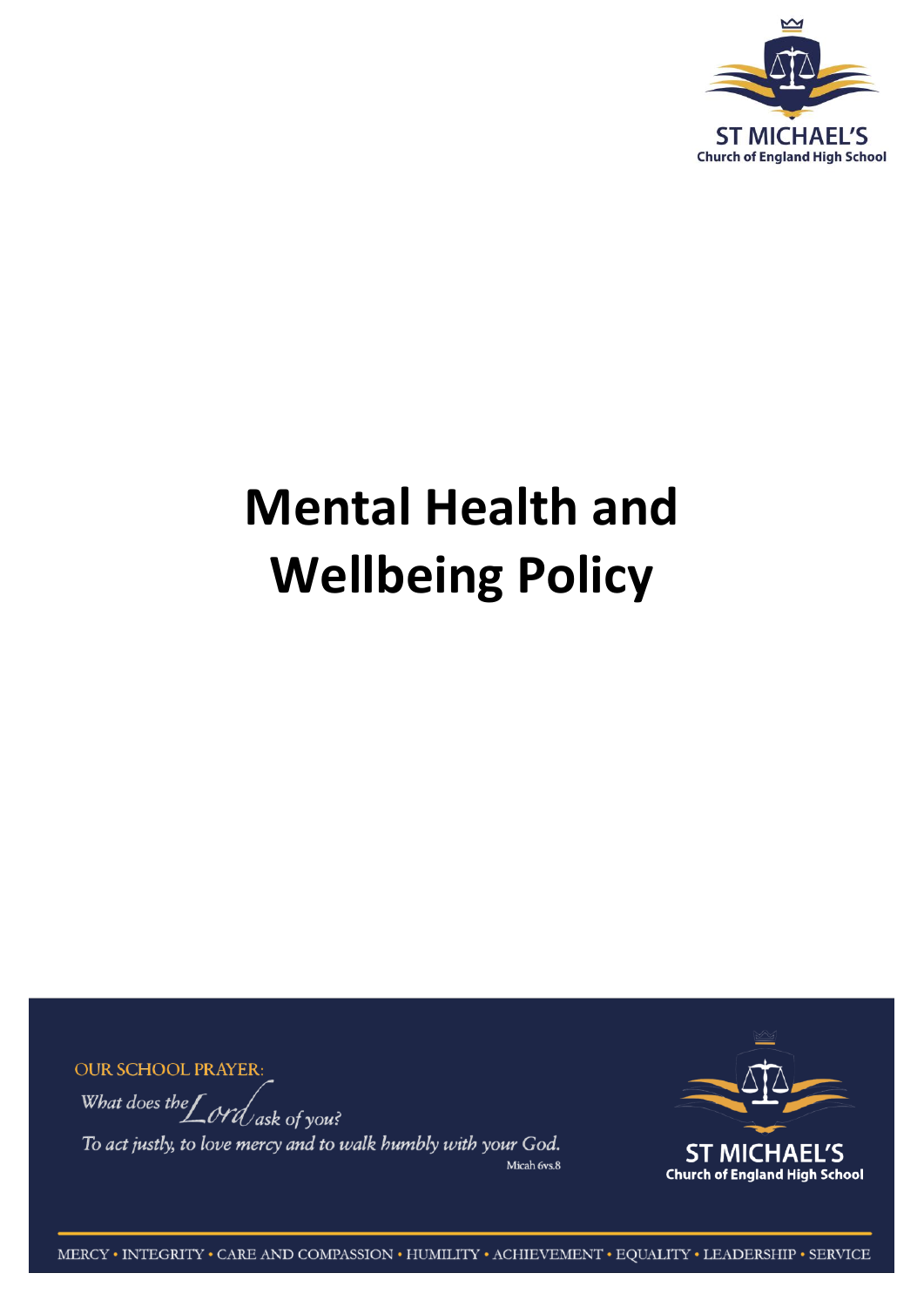# **Contents**

Statement of Intent

- 1. Scope
- 2. Wellbeing Advisory Board
- 3. Lead Members of Staff
- 4. Identification of Students with SEMH
- 5. Individual Care Plans
- 6. Teaching about Mental and Physical Health and Wellbeing
- 7. Signposting
- 8. Warning Signs
- 9. Managing Disclosures
- 10. Confidentiality
- 11. Working with Parents and Carers
- 12. Supporting Peers
- 13. Student Voice & Mental Health Champions
- 14. Managing Expectations
- 15. Continuous Professional Development
- 16. Types of Mental Health
	- a) Self-Harm
	- b) Depression
	- c) Anxiety, Panic Attacks and Phobias
	- d) Obsessions and Compulsions
	- e) Suicidal Feelings
	- f) Eating Problems
- 17. Policy Review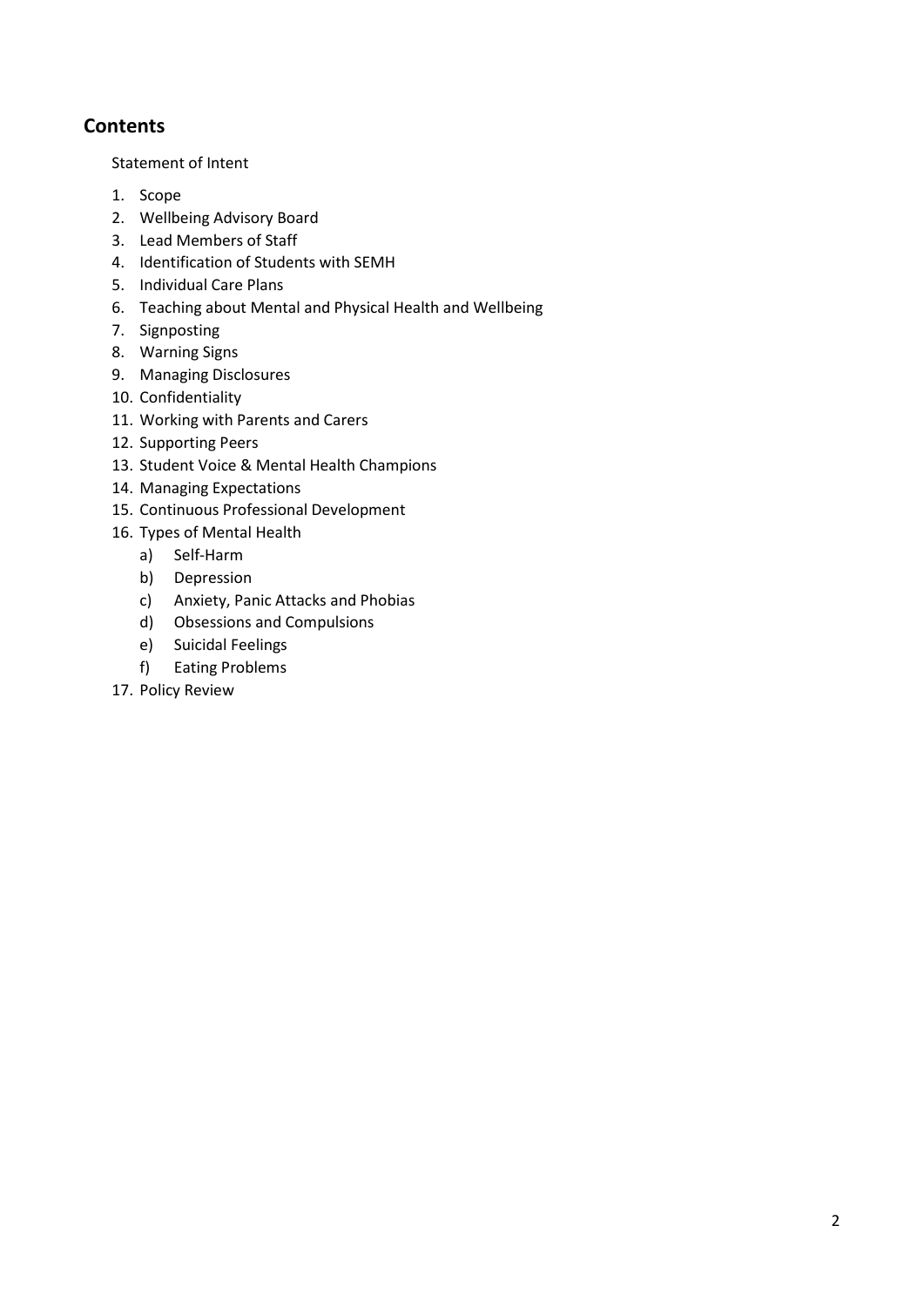## **Statement of Intent**

*"Mental health is a state of well-being in which every individual realises his or her own potential, can cope with the normal stresses of life, can work productively and fruitfully, and is able to make a contribution to her or his community." World Health Organisation*

In our school, our Christian vision shapes all we do. All members of the school community are committed to upholding the St Michael's Church of England Christian values:

- to show love, care and kindness to all in our community
- to value what we have and to share with others
- to enable everyone to achieve their full potential

In addition, we aim to promote positive mental health for all of our staff and pupils. We pursue this aim using universal, whole-school approaches and specialised, targeted approaches aimed at vulnerable pupils.

The importance of mental health and wellbeing is recognised through the Wellbeing Advisory Board; members ensure wellbeing is a priority focus in all areas of school life. As a school community, we aim to recognise and respond to need as it arises. By developing and implementing practical, relevant and effective mental health and wellbeing policies and procedures, we can promote a safe and stable environment for pupils and staff affected, both directly and indirectly, by mental health and wellbeing issues.

As a school, we are dedicated to developing provision and current strategies through the application for The Carnegie Centre of Excellence for Mental Health in Schools. The whole school award focuses on ensuring effective practice and provision is in place that promotes the emotional wellbeing and mental health of both staff and pupils. The award is focused on changing the long-term culture of a school, and embedding an ethos where mental health is regarded as the responsibility of all. With this award, we will demonstrate that we are committed to:

- promoting mental health as part of school life
- improving the emotional wellbeing of our staff and pupils
- ensuring mental health problems are identified early and appropriate support is provided
- offering provision and interventions that match the needs of our pupils and staff
- engaging the whole-school community in the importance of mental health awareness
- capturing the views of parents, carers, pupils and staff on mental health issues

Signed by:

Acting Headteacher Date: 10/03/2022 Therntzon Co-Chair of Governors Date: 10/03/2022 Co-Chair of Governors Date: 10/03/2022**Date adopted** 21st November 2019 **Date reviewed** 10<sup>th</sup> March 2022

**Review date** March 2024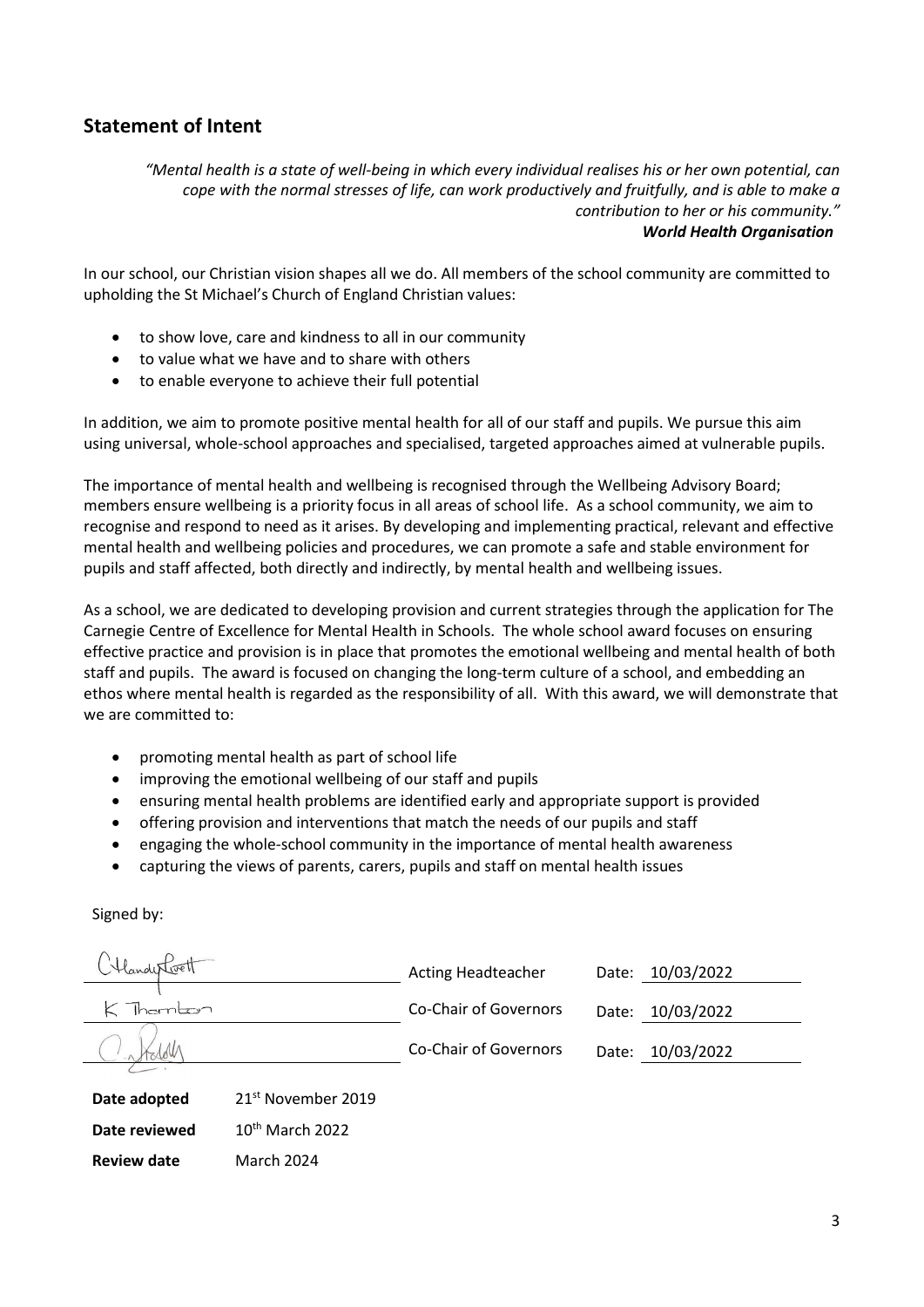## **1. Scope**

- 1.1 This document describes the school's approach to promoting positive mental health and wellbeing. This policy is intended as guidance for all staff, including non-teaching staff and governors.
- 1.1 This policy should be read in conjunction with the following policies:
	- Attendance
	- **•** Behaviour Principles
	- Child Looked After
	- Child Protection & Safeguarding
	- Disability & Equality
	- Drug & Alcohol
	- **•** Equality
	- RSE & Health Education
	- Supporting Pupils with Medical Needs
	- Young Carers
- 1.2 Any member of staff who is concerned about the mental health or wellbeing of a pupil should complete the Pastoral & SEND referral form and speak to a member of the Pastoral Team in the first instance. If there is a fear that the pupil is in danger of immediate harm, the normal safeguarding protocols and procedures must be followed, with an immediate referral to the Designated Safeguarding Lead (DSL). If the pupil presents a medical emergency, the normal procedures for medical emergencies must be followed, including alerting first aid staff and contacting the emergency services if necessary.
- 1.3 Where a referral for external support is required, this will be led and managed by the Head of Year (HOY)/Assistant Head of Year (AHOY).
- 1.4 Staff Occupational Health referrals or other agency support for mental health and wellbeing will be led and managed by the Headteacher in accordance with the school's Management of Absence Policy. If a member of staff has a concern for the wellbeing or mental health of a colleague, they should raise the concern through speaking directly to the DSL or Deputy Headteacher(s).

#### **2. Wellbeing Advisory Board (WAB)**

- 2.1 The Wellbeing Advisory Board provides strategic direction and leadership to ensure the mental health and wellbeing of the St Michael's community is considered a high priority. Represented by members of the whole school community, the vision of the WAB is to reflect on current practices and consult, as a collective, to further implement high quality and well informed mental health and wellbeing initiatives.
- 2.2 The Wellbeing Advisory Board aims to:
	- drive collective consultation to include staff, pupils, parents and, where appropriate, service led partnerships
	- challenge the stigma surrounding mental health with an understanding that wellbeing is a cultural issue and one that should not be treated as an 'extra' responsibility
	- embrace systemic change through planning and processes that can have an impact at multiple levels.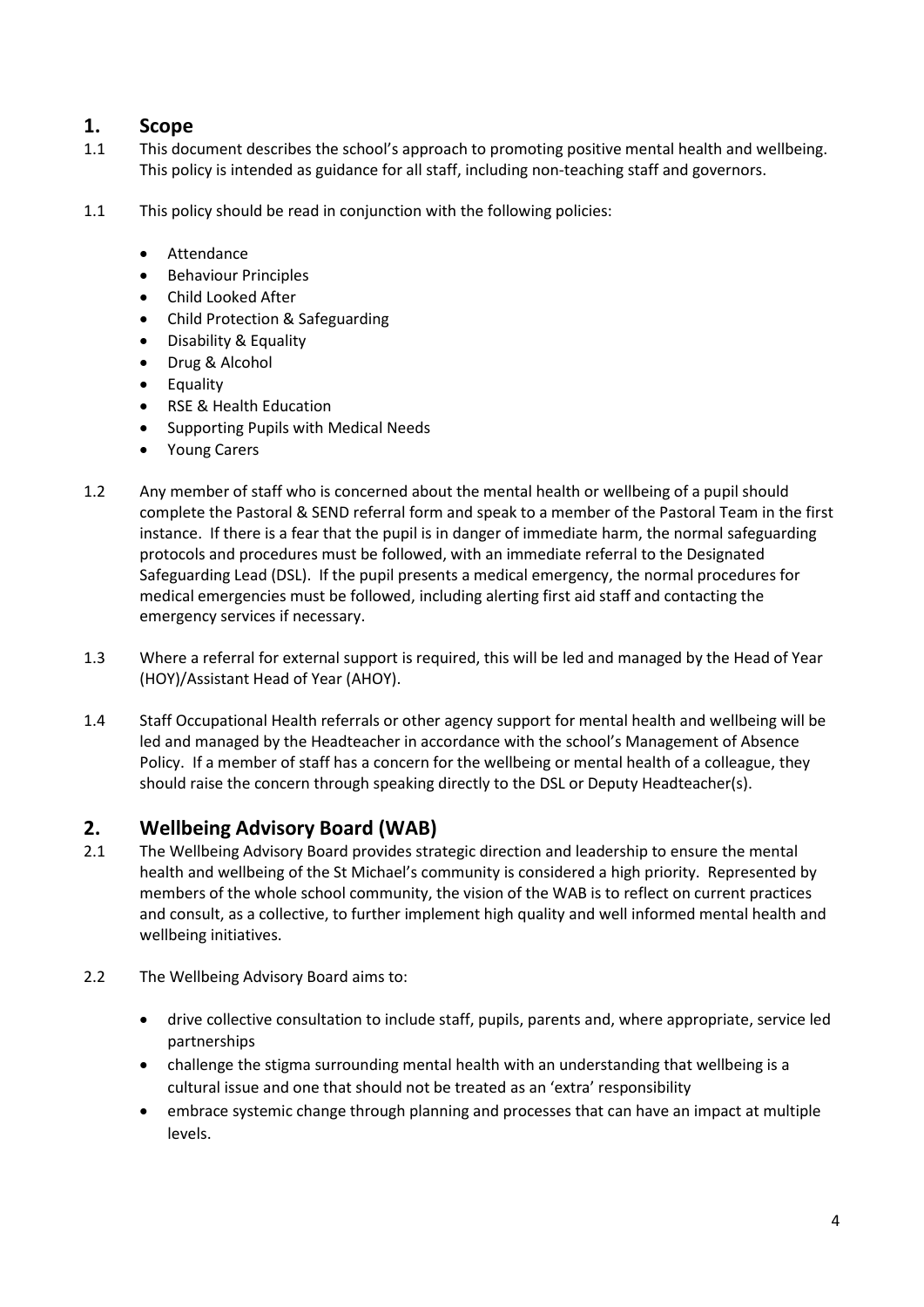- 2.3 The WAB members include:
	- Christina Handy-Rivett: Acting Headteacher
	- Kerry Whitehouse: School Engagement Development Manager
	- Andrew Turner: Assistant Head of Year/Social Emotional Mental Health (SEMH) Lead
	- Hollie Thompson: Assistant Head of Year/SEMH support
	- Reverend John Bridge: School Chaplain and Governor
	- Simon Lakin: Ethos Lead
	- Amy Dowler: EAL Lead
	- Annisha Rukar: Learning Support Practitioner
	- Rachel Banno: Cover Supervisor
	- Daniel Robinson: Unqualified Teacher of Music
	- Samantha Prescott: SLT Personal Assistant and Office Manager
	- Jane Mitchell-Barnes: Compliance & Quality Manager
	- Victoria Dimmock: Parent
	- Jenny Postings: Parent
	- Emma Newman-Male: Parent
- 2.4 Members of Student Voice have ongoing opportunities to engage in consultation and the development of initiatives. Pupil representatives have the opportunity to attend meetings with the Wellbeing Advisory Board

#### **3. Lead Members of Staff**

3.1 Whilst all governors and staff have a responsibility to promote the mental health of pupils and staff, staff with a specific relevant remit include:

| <b>NAME</b>            | <b>ROLE</b>                                                         |
|------------------------|---------------------------------------------------------------------|
| Christina Handy-Rivett | <b>Acting Headteacher</b>                                           |
| Sarah Beardsmore       | Assistant Headteacher/Designated Safeguarding Lead                  |
| <b>Jill Mills</b>      | Inclusion Manager/Designated Safeguarding Lead                      |
| Kerry Whitehouse       | School Engagement Development Manager/Designated Mental Health Lead |
| <b>Andrew Turner</b>   | <b>SEMH Lead</b>                                                    |
| Hollie Thompson        | MHFA qualified                                                      |
| Kate Wilcox            | Lead First Aider                                                    |
| Peter Stafford         | PSHE/RSHE and Work Related Learning Coordinator                     |
| Reverend John Bridge   | <b>SEMH Governor</b>                                                |

#### **4. Identification of Pupils with SEMH**

- 4.1 Using a range of data and information, the school will identify and record pupils with SEMH concerns. CPOMS and Go 4 Schools will be used to record incidents, behaviours and emotions, which can be interpreted as expressions of SEMH, e.g. self-harm, anxiety, suicidal thoughts, being withdrawn, challenging behaviour. This data and information will allow the Pastoral Team to identify pupils who have SEMH concerns. Risk assessments for some pupils who require them will be shared via the staff portal.
- 4.2 Pupils that have SEMH needs will sometimes need support from external agencies including BEAM, Murray Hall, CAMHS and inclusion support. The school will work with parents and agencies to provide the best support available for these learners.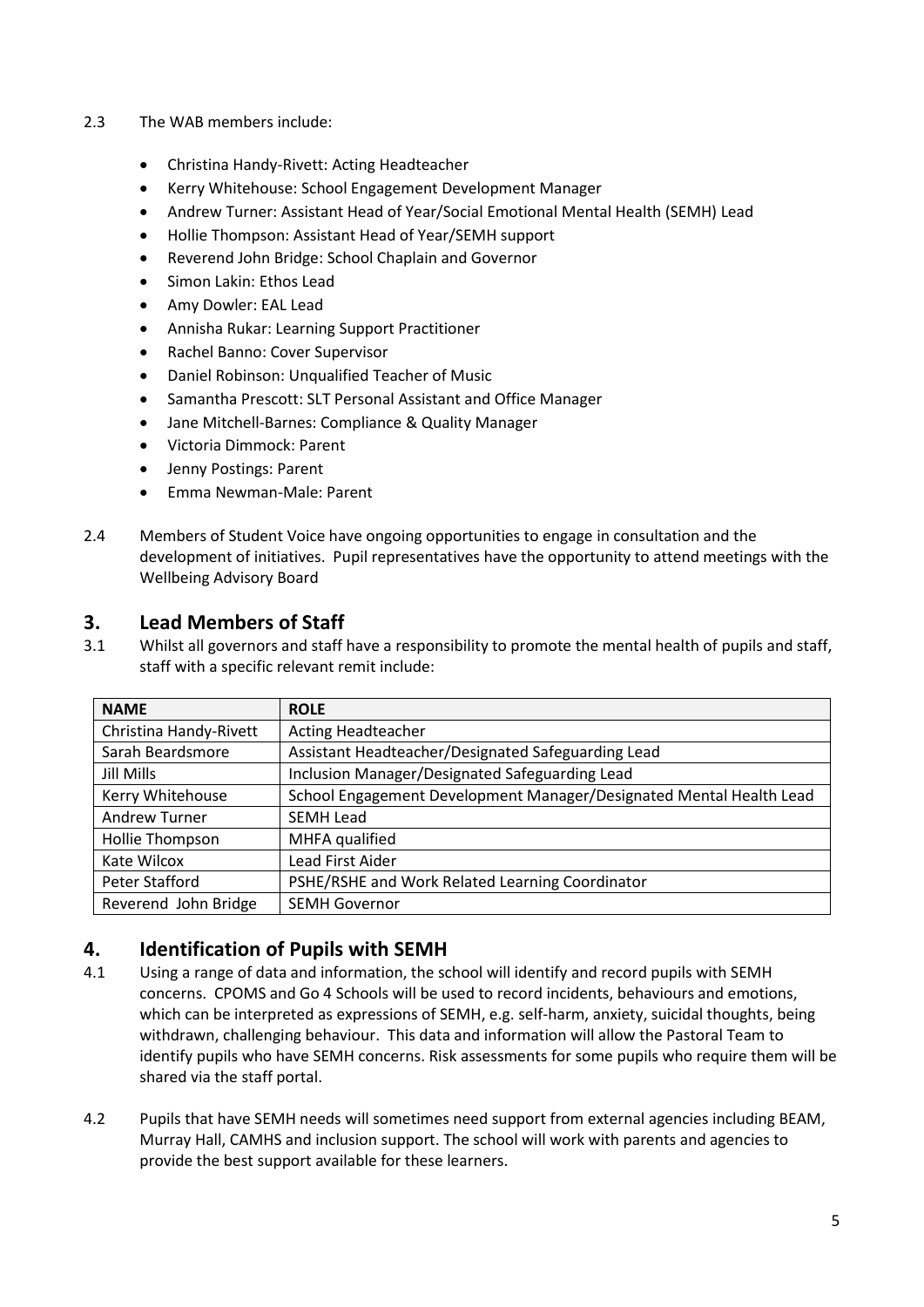# **5. Individual Care Plans**

- 5.1 An individual care plan will be drawn up for pupils who receive a formal diagnosis pertaining to their mental health. This must be drawn up involving the pupil, the parents/carers, and relevant health care professionals. This can include:
	- details of a pupil's condition
	- special requirements and precautions
	- medication and any side effects
	- what to do, and who to contact in an emergency
	- the role the school can play
- 5.2 This Individual Care Plan will be reviewed regularly to ensure that it is effective. As a school, we appreciate that mental health fits on a continuum and changes in provision will be needed to ensure that students receive the correct level of support.

## **6. Teaching about Mental and Physical Health and Wellbeing**

- 6.1 The skills, knowledge, and understanding our pupils need to keep themselves and others physically and mentally healthy and safe are included as part of our broad and balanced curriculum offering. We offer dedicated programmes of study, delivered through the PSHE curriculum. This is enhanced by assembly programmes, tailored 21st Century Child events and mental welfare campaigns. To support pupils' physical health and fitness, we deliver a core PE curriculum and provide extracurricular provision. This provision is tailored to promote good physical and mental health.
- 6.2 In relation to PSHE, the specific content of lessons will be determined by the specific needs of the cohort we are teaching; however, there will always be an emphasis on enabling pupils to develop the skills, knowledge, understanding, language and confidence to seek help, as needed, for themselves or others. We will follow the PSHCE Association Guidance to ensure that we teach mental health and emotional wellbeing issues in a safe and sensitive manner that helps rather than harms.

#### **7. Signposting**

- 7.1 We will ensure that staff, pupils and parents are aware of sources of support within school and in the local community. The support that is available within our school and local community, who it is aimed at and how to access it, is outlined on the school website, pupil planners, school newsletters and our Student Voice social media platforms. We will regularly highlight sources of support to pupils within relevant parts of the curriculum and in focus presentations and assemblies. Whenever we highlight sources of support, we will increase the chance of pupil help seeking by ensuring pupils understand:
	- what help is available
	- who it is aimed at
	- how to access it
	- why to access it
	- what is likely to happen next

#### **8. Warning Signs**

8.1 School staff may become aware of warning signs that indicate a pupil is experiencing mental health or emotional wellbeing issues. These warning signs should always be taken seriously and staff observing any of these warning signs should communicate their concerns by completing a record of concern CPOMS.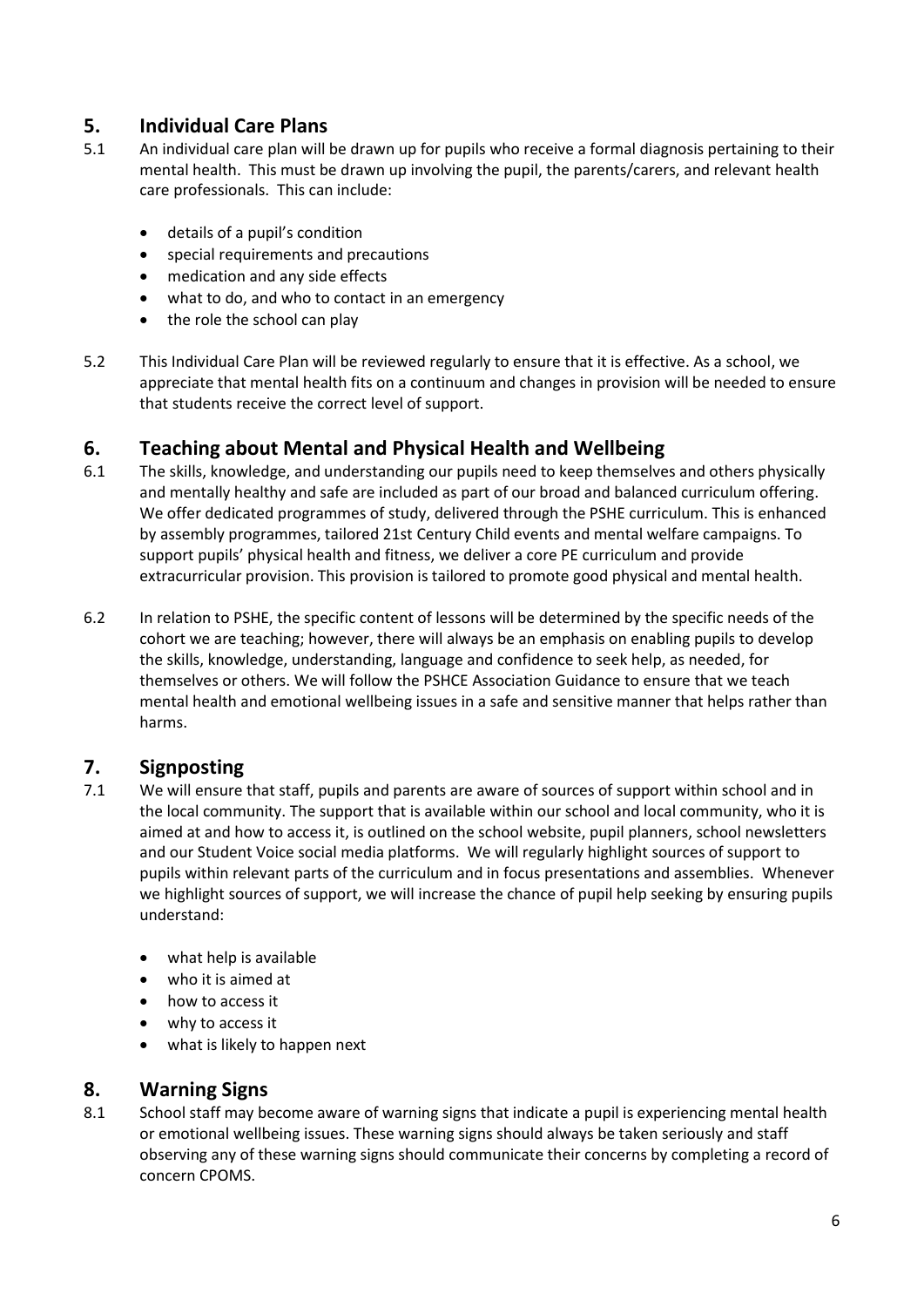- 8.2 Possible warning signs include:
	- physical signs of harm that are repeated or appear non-accidental
	- changes in eating/sleeping habits
	- increased isolation from friends or family, becoming socially withdrawn
	- changes in activity and mood
	- lowering of academic achievement
	- talking or joking about self-harm or suicide
	- abusing drugs or alcohol
	- expressing feelings of failure, uselessness or loss of hope
	- changes in clothing e.g., long sleeves in warm weather
	- **•** secretive behaviour
	- skipping PE or getting changed secretively
	- lateness to or absence from school
	- repeated physical pain or nausea with no evident cause
- 8.3 Parents, guardians and carers have a duty of care to notify the school if they have concerns about their child displaying any of the above warning signs.

#### **9. Managing disclosures**

- 9.1 A pupil may choose to disclose concerns about themselves or a friend to any member of staff, so all staff need to know how to respond appropriately to a disclosure. Staff must follow the guidance in the school's Child Protection and Safeguarding Policy.
- 9.2 If a pupil chooses to disclose concerns about their mental health or that of a friend to a member of staff, the member of staff's response should always be calm, supportive and non-judgemental. All disclosures should be recorded on CPOMS as part of the pupil's confidential file. This written record should include:
	- the date
	- name of the member of staff to whom the disclosure was made
	- main points from the conversation
	- agreed next steps
- 9.3 This information must be shared via CPOMS but, as these incidents are often urgent, personal contact is also required to communicate the issue with the DSL. Support and advice about the next steps will then be agreed.

#### **10. Confidentiality**

- 10.1 We should be honest with regard to the issue of confidentiality. If it is necessary for us to pass on our concerns about a pupil, we should discuss with the pupil:
	- who we are going to talk to
	- what we are going to tell them
	- why we need to tell them
- 10.2 We should never share information about a pupil without first telling them. Ideally, we would receive their consent, although there are certain situations when information must always be shared with another member of staff and/or a parent, particularly if a pupil is in danger of harm.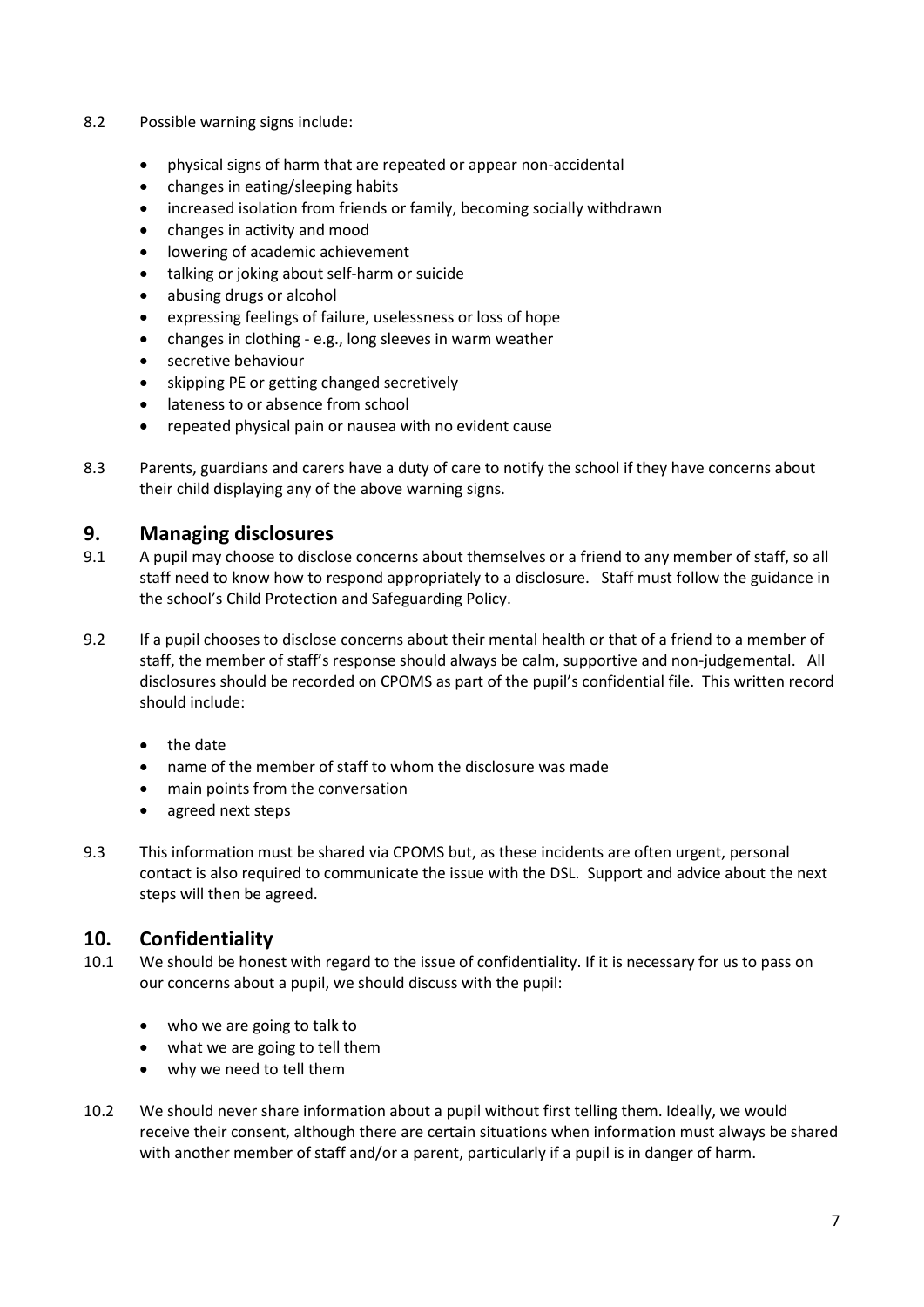- 10.3 It is advisable to share disclosures with a colleague, usually the Pastoral Team and the DSL. This helps to safeguard our own emotional wellbeing as we are no longer solely responsible for the pupil; it ensures continuity of care in our absence, and it provides an extra source of ideas and support. We should explain this to the pupil and discuss with them who this will be, as finding the most appropriate support and help is imperative.
- 10.4 Parents, carers and guardians will generally be informed regarding SEMH issues. This may not happen immediately and will not happen if we feel this puts the pupil at further risk (this decision will be taken by the DSL), and pupils may choose to tell their parents, carers themselves. If this is the case, the pupil should be given 24 hours to share this information before the school contacts parents, carers and guardians. We should always give students the option of us informing parents, carers and guardians for them or with them.
- 10.5 If a child gives us reason to believe that there may be underlying child protection issues, parents should not be informed, but the DSLs must be informed immediately.

#### **11. Working with Parents & Carers**

- 11.1 Where it is deemed appropriate to inform parents, we need to be sensitive in our approach. Before disclosing to parents, we should consider the following questions (on a case-by-case basis):
	- can the meeting happen face to face? This is preferable.
	- where should the meeting happen? At school, at their home or somewhere neutral.
	- who should be present? Consider parents, the pupil, and other members of staff.
	- what are the aims of the meeting?
- 11.2 It can be shocking and upsetting for parents to learn of their child's issues and many may respond with anger, fear or distress during the first conversation. We should be accepting of this (within reason) and give the parent time to reflect.
- 11.3 We should always highlight further sources of information and signpost support where possible, as they will often find it hard to take much in whilst coming to terms with the news that is being shared. Sharing sources of further support aimed specifically at parents can be helpful too, e.g. the school website, parent helplines and forums.
- 11.4 We should always provide parents with clear means of contacting us with further questions and consider booking in a follow up meeting or phone call right away, as parents often have many questions as they process the information. Each meeting will be finished with agreed next steps, and we will always keep a brief record of the meeting on the child's confidential record.
- 11.5 Parents are often very welcoming of support and information from the school about supporting their children's emotional and mental health. In order to support parents, carers and guardians we will:
	- highlight sources of information and support about common mental health issues on our school website
	- ensure that all parents are aware of who to talk to, and how to do so if they have concerns about their child or a friend of their child
	- make our mental health policy easily accessible to parents
	- share ideas about how parents can support positive mental health in their children through our regular information evenings and 21<sup>st</sup> Century Child events
	- keep parents informed about the mental health topics their children are learning about in PSHE and share ideas for extending and exploring this learning at home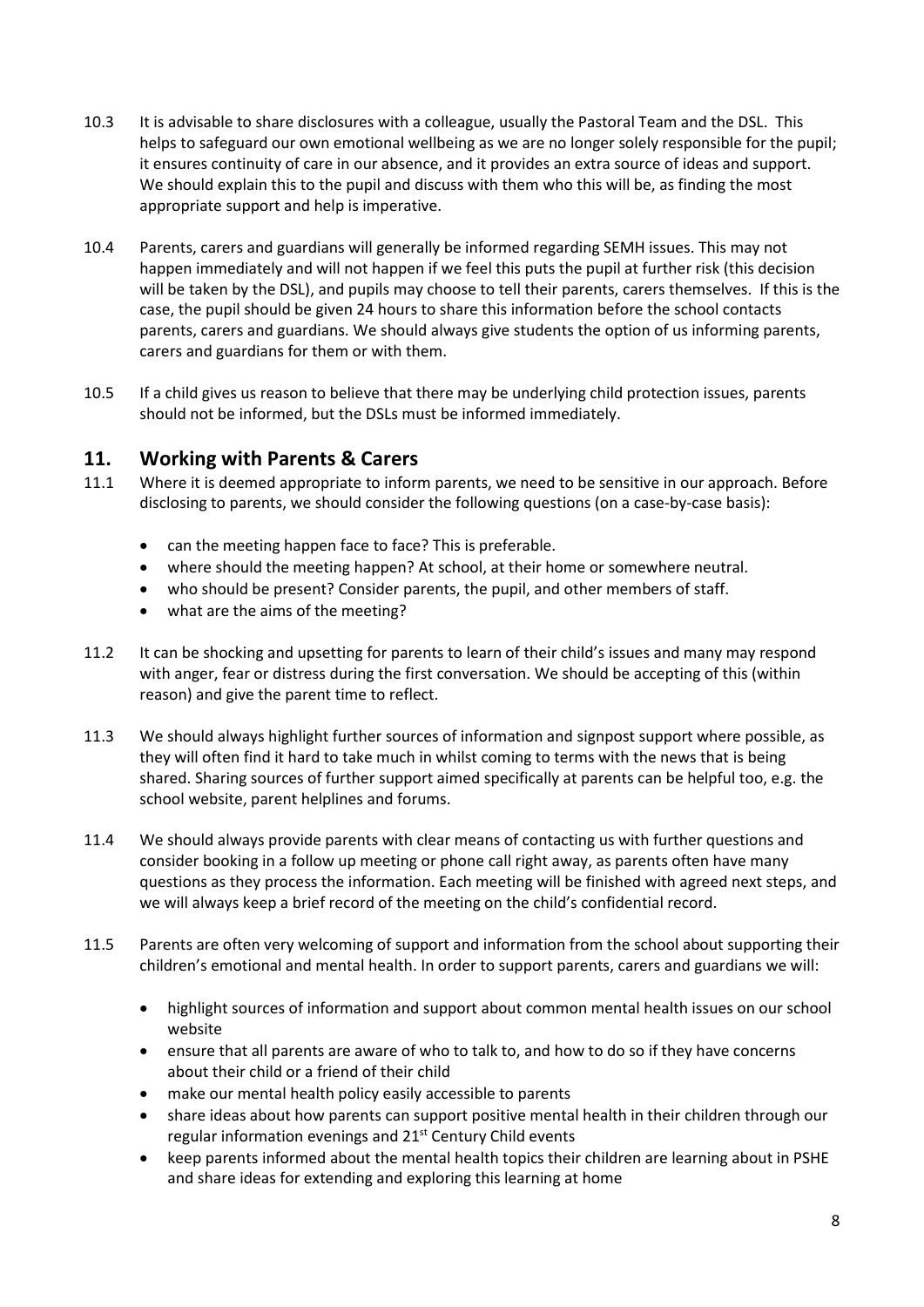# **12. Supporting Peers**

- 12.1 When a pupil is suffering from mental health issues, it can be a difficult time for their friends. Friends often want to support each other but do not know how. In the case of self-harm or eating disorders, it is possible that friends will learn unhealthy coping mechanisms from each other. In order to keep peers safe, we will consider on a case-by-case basis which friends may need additional support. Support will be provided either in one to one or group settings and will be guided by conversations with the pupil who is suffering and their parents, with whom we will discuss:
	- what is helpful for friends to know and what they should not be told
	- how friends can best support each other
	- things friends should avoid doing/saying which may inadvertently cause upset
	- warning signs that their friend help (e.g. signs of relapse)
- 12.2 Additionally, we will want to highlight with peers:
	- where and how to access support for themselves
	- safe sources of further information about their friend's condition
	- healthy ways of coping with the difficult emotions they may be feeling

#### **13. Student Voice and Mental Health Champions**

- 13.1 Student Voice will have a designated committee with the brief to drive forward the  $21<sup>st</sup>$  Century Child programme within school. The pupils will work closely with external agencies to create campaigns and lead events that raise awareness of mental health and wellbeing.
- 13.2 Alongside Student Voice, there will be a team of Wellbeing Champions recruited by the School Engagement Manager and trained in partnership will local and national mental health charities. The aim of the Wellbeing Champions is to:
	- represent the views of their peers in identifying trending issues
	- evaluate current SEMH provision and propose new developments
	- create campaigns to raise awareness, signpost support and educate peers
	- support the delivery of assemblies and PSHE lessons (where appropriate)

#### **14. Managing Expectations**

- 14.1 Many individuals suffering from poor mental health, do so for long periods of time, which may impact a pupil's ability to access learning. We need to ensure that all members of staff are familiar with pupils who are suffering from poor mental health via regular spotlight briefings. We will provide information that helps manage expectations of affected pupils to ensure those pupils are not placed under undue stress, which may exacerbate their mental health issues. This information will be shared by the Pastoral Team in a sensitive manner to support the pupil.
- 14.2 In addition to the Pastoral Team, teachers will play a significant part in monitoring these identified pupils, taking a holistic approach which may include considering issues addressing:
	- academic achievement
	- absence and lateness
	- access to extra-curricular activities
	- duration and pace of recovery
	- ability to interact and engage within lessons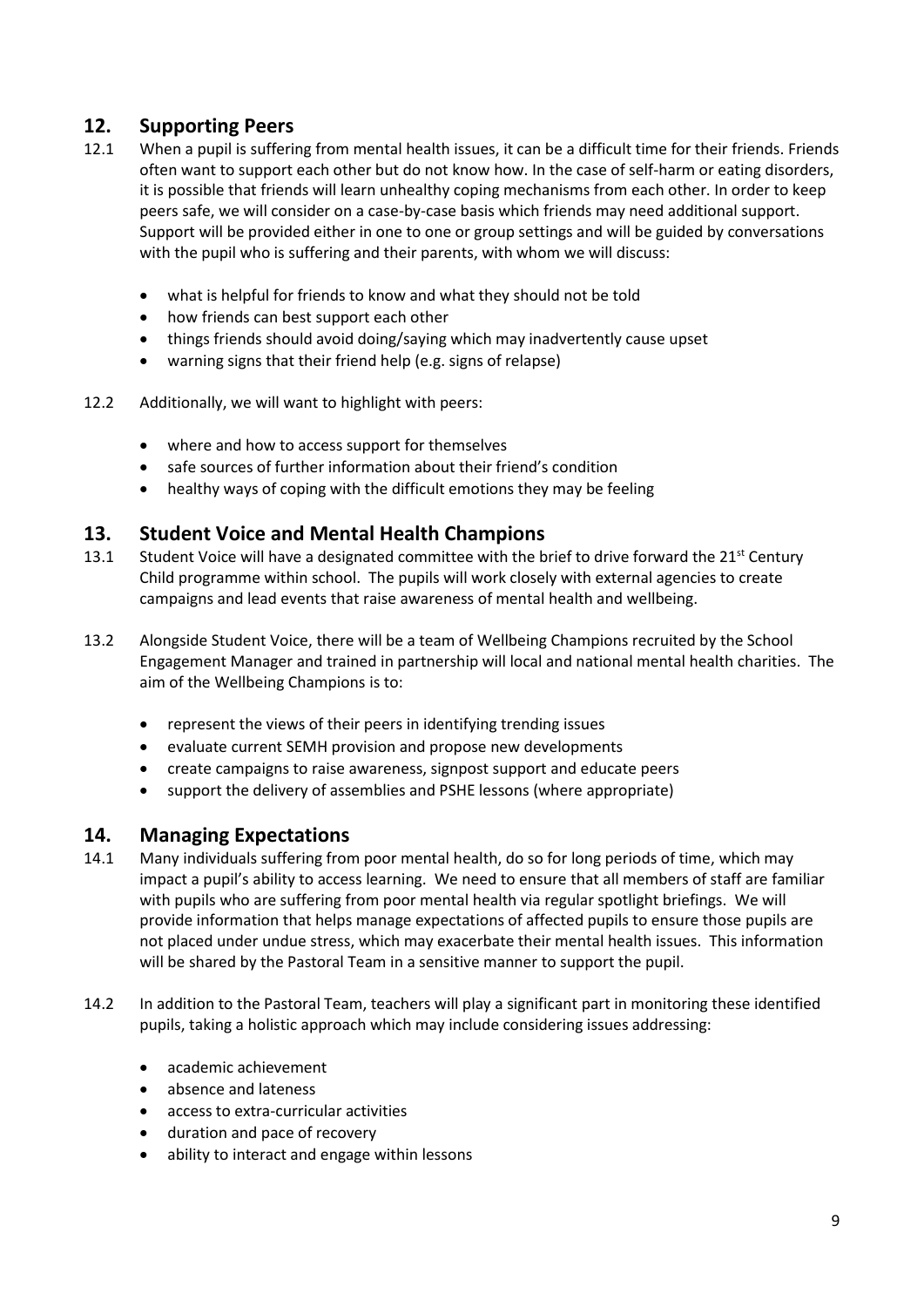## **15. Continued Professional Development and Learning**

- 15.1 As a minimum, all staff will receive regular training about recognising and responding to mental health issues as part of their annual safeguarding training to enable them to keep students safe and also consider strategies for their own wellbeing. We will host additional sessions through staff briefings and dedicated CPDL to promote learning or understanding about specific issues related to mental health and wellbeing.
- 15.2 The school will train an identified group of staff in Mental Health First Aid (MHFA). These staff will be promoted to all in the school community and will include both teaching and non-teaching staff. Alongside this, the governing board will receive a basic mental health and wellbeing training package.
- 15.3 Training opportunities for staff that require more in-depth knowledge will be considered as part of our performance management process, and additional CPDL will be supported throughout the year where it becomes appropriate due to developing situations with one or more pupils. Suggestions for individual, group or whole school CPDL should be discussed with Mrs Christina Handy-Rivett or Mrs Sarah Beardsmore, who can also highlight sources of relevant training and support for individuals as needed.

#### **16. Types of Mental Health**

- 16.1 Different types of mental health have been clarified to support staff, students and parents understanding mental health issues:
	- a) **Self-Harm:** Self-harm describes any behaviour where a young person causes harm to themselves in order to cope with thoughts, feelings or experiences they are not able to manage in any other way. It is most frequently takes the form of cutting, burning or non-lethal overdoses in adolescents, but may also include picking or scratching wounds, pulling out their hair or banging and bruising themselves.

Online support includes: *[www.selfharm.co.uk](http://www.selfharm.co.uk/) [www.nshn.co.uk](http://www.nshn.co.uk/)*

b) **Depression:** Ups and downs are a normal part of life for us all, but for someone who is suffering depression, these ups and downs may be more extreme. Feelings of failure, hopelessness, numbness or sadness may invade their day-to-day life over an extended period of weeks or months, and have a significant impact on their behaviour and ability and motivation to engage in day-to-day activities.

Online support includes: [Depression Alliance -](https://www.mind.org.uk/about-us/what-we-do/depression-alliance/) Mind

c) **Anxiety, Panic Attacks and Phobias:** Anxiety can take many forms in children and young people, and it is something that each of us experience at low levels as part of normal life. When thoughts of anxiety, fear or panic are repeatedly present over several weeks or months and/or they are beginning to impact on a young person's ability to access or enjoy everyday life, intervention is needed

Online support includes: *[www.anxietyuk.org.uk](http://www.anxietyuk.org.uk/)*